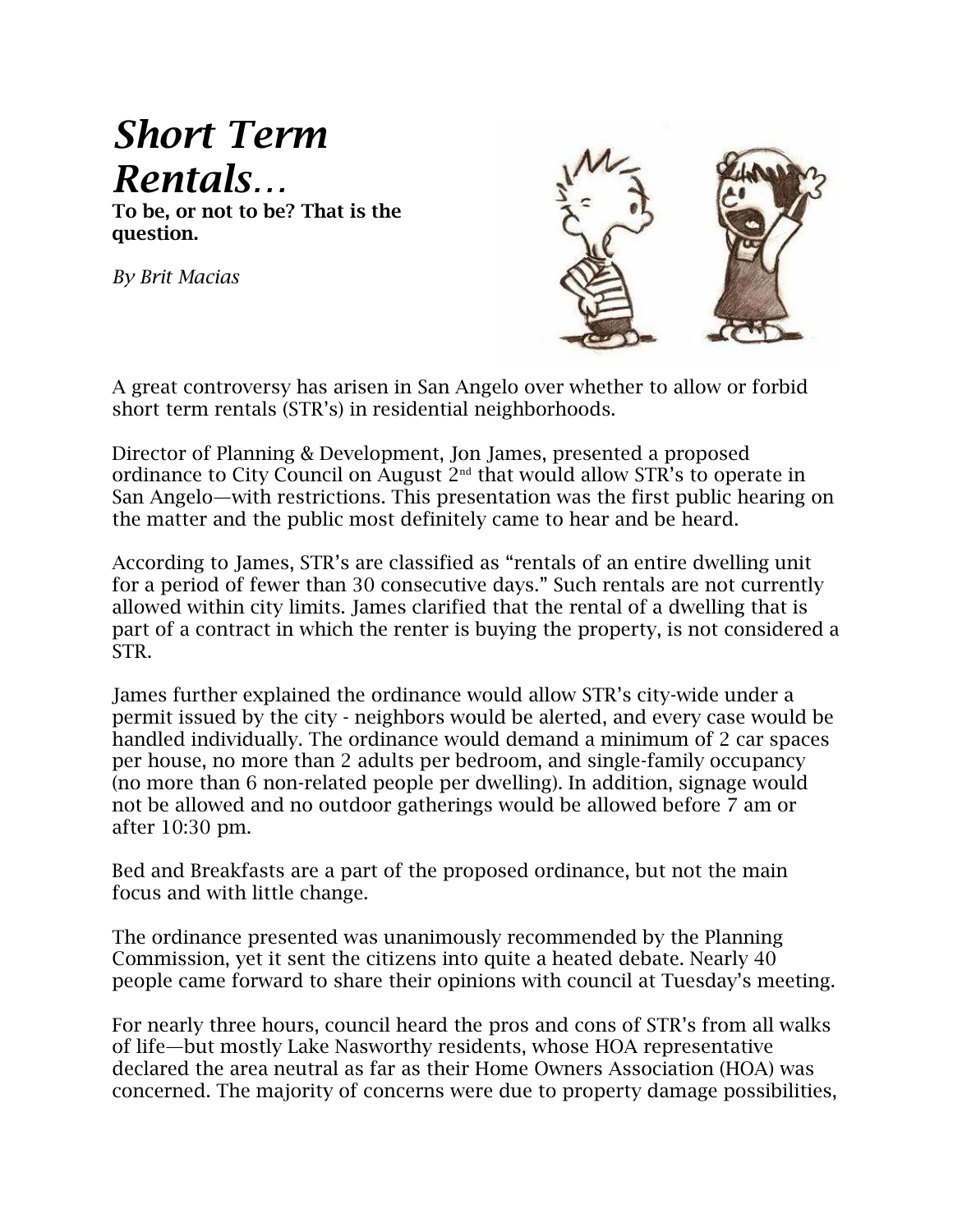not being familiar with who was staying next door, noise complaints, and assumed lowering of property values. The majority of those for STR's explained that any neighbor could be dangerous, a 365-day nuisance was worse than a 3 day one, STR's brought in revenue for the city and were better taken care of than regular single-family occupied homes.

Among the colorful declarations of the citizens were some helpful statistics and experiences. Dawn Ferguson, an 8-10 year resident of a home next to an STR explained her many instances of trespassing by STR guests, alcohol, loud noise, and "borrowing" without permission of her fishing equipment.

Carroll Hill told the council he visited Abilene himself to talk with the Abilene City Planner to learn how they enforce their ordinance. He stated the man looked around to ensure they were alone and told Hill they simply cannot.

"Police are not going to come pick up the beer cans the next morning from my yard, or the trash," Hill stated.

Becky Francis, owner of a San Angelo STR, Concho Quarters downtown, explained that her guests see a side of San Angelo they wouldn't get to see if they were staying in a hotel.

Debbie Walls of the Save Our Neighborhoods group presented statistics from the Comptroller listing the economic benefit of STR's as dismal compared to hotels. According to her, hotels have brought \$6.5 million into San Angelo in hotel tax revenue in the last 18 months versus STR's bringing in \$15,000.

Kevin Wilson, a Lake Nasworthy resident, explained that high taxes and insurance prices have made it almost impossible for a retired individual to keep their home. He stated many people rent out their homes a couple weekends a year just to gain the income needed to keep their home. A voice of reason amongst the colorful declarations, Wilson said, "I think that's what it's all about—agreement. I don't think it's black and white here. I really think this can be done successfully, but it's going to take people working together."

Many more came forward, including two ASU students in favor of STR's, more lake residents opposed, STR owners explaining their strict vetting process of renters, and even one individual who responded to Wilson's predicament, claiming retired people should plan better or go work at Walmart.

A realtor came forward to explain the possible decline in property values, contradicted by STR owners who stated their value has gone up and they have the nicest homes in their area with thankful neighbors. A petition from the Lake Nasworthy area was brought forward with 250 signatures and the public comment section was closed with a bang—Trish Jordan. "There is a difference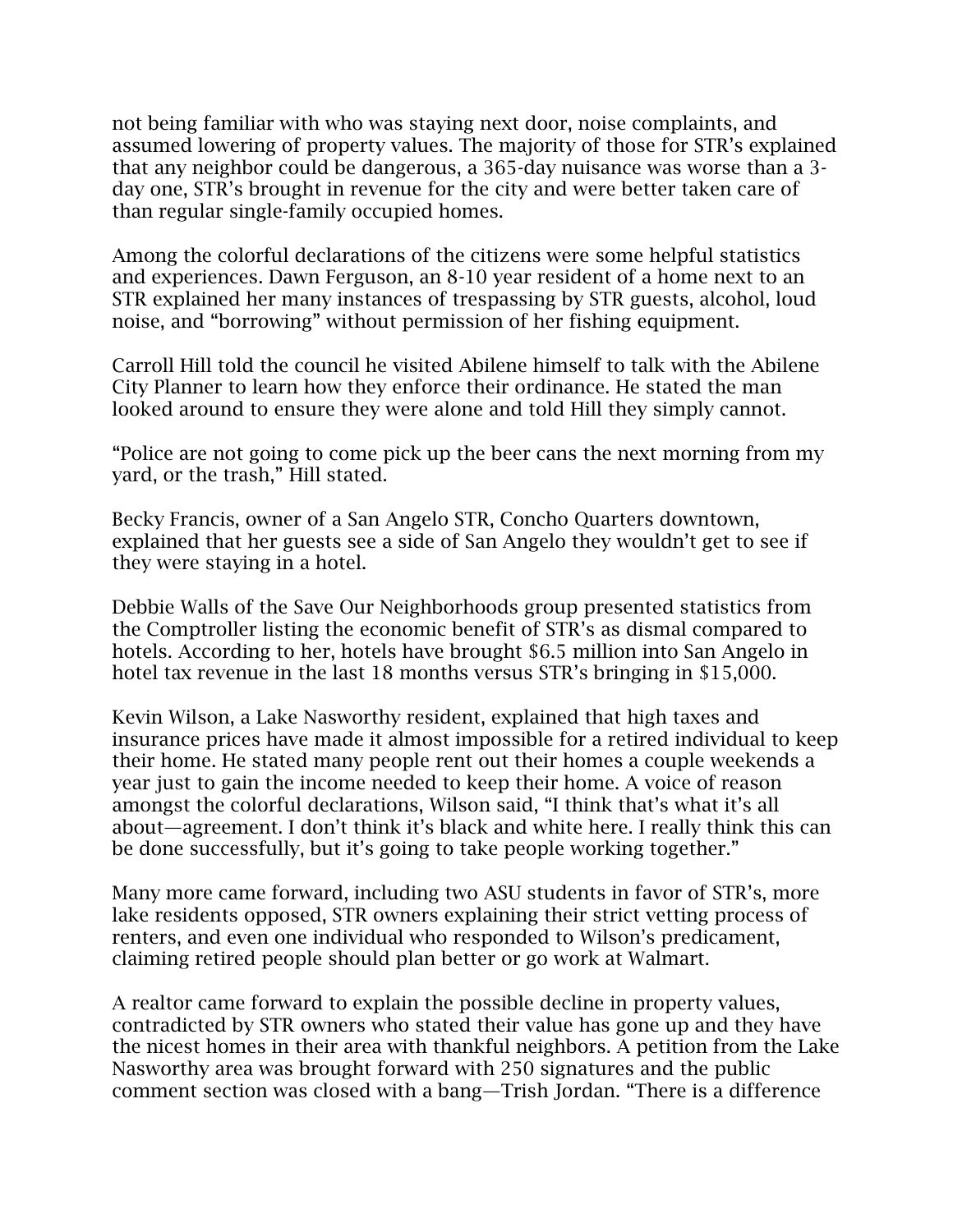between everyday behavior and vacation behavior. I'm a calm, cool, collected person, but when I go on vacation I cuss like a sailor and drink like a fish."

With public comment behind them, Charlotte Farmer SMD 6, spoke first: "To me, this is a zoning issue, period." Farmer brought up the many zoning issues that occur at Lake Nasworthy and mentioned the zoning commission has been looking into those issues for quite some time without a finalized recommendation on how to resolve the issues.

Farmer continued, "When I go on vacation, I stay in STR's…we stay in an STR, and we go as a family. We also put up a very hefty deposit at the places we stay, \$2,000-2,500, for a weekend, and I assure you I want my money back on the deposit, so I'm not going to do anything to go against the rules of the property or the neighborhood. I want to be a good occupant, a good renter."

"I also see this as an ownership problem," she went on. "Unfortunately we have a lot of absentee owners that are not good landlords and they do not take care of the land, and we have ways of dealing with that. Then is when you file your complaints and do the proper paperwork to go through the proper authorities to have those complaints settled… I don't want anybody facing anyone themselves on a loud party, loud cursing issue or destruction of property, that's what I believe we have the police department for. Yes, they have a lot more important things to do, but that is also what they're there for and we should be utilizing the service…." Farmer further stated if she owned an STR she would do a thorough background and criminal history check.

Wrapping up, she stated "If you know a way of forcing a person to obey the law, you need to share it with us. We can sit up here and write all the rules and regulations, but it doesn't mean they're going to be obeyed. I firmly believe in less government and my private property is my private property and my business as long as I operate it within the confines of the law, the zoning… if I want to paint my house pink polka dots, that's my right. My neighbors aren't going to be real happy, but it is my right as a property owner. I think we can find a happy medium to protect ourselves, our city, and our homes, while still welcoming visitors to our city."

Mayor Dwain Morrison began his remarks by thanking Greg Gossett, local attorney, for publishing a full page ad in the newspaper concerning STR's with Morrison's phone number. He told the public he spent hours on the phone with citizens, about 15-20 opposed to STR's and about the same number in favor of STR's, as well as emails and letters with a 50/50 split for and against.

"If people knew in this city the laws and restrictions and ordinances that we have written in the last four years that have taken rights away from them as property owners, I honestly think that they would be appalled at what we have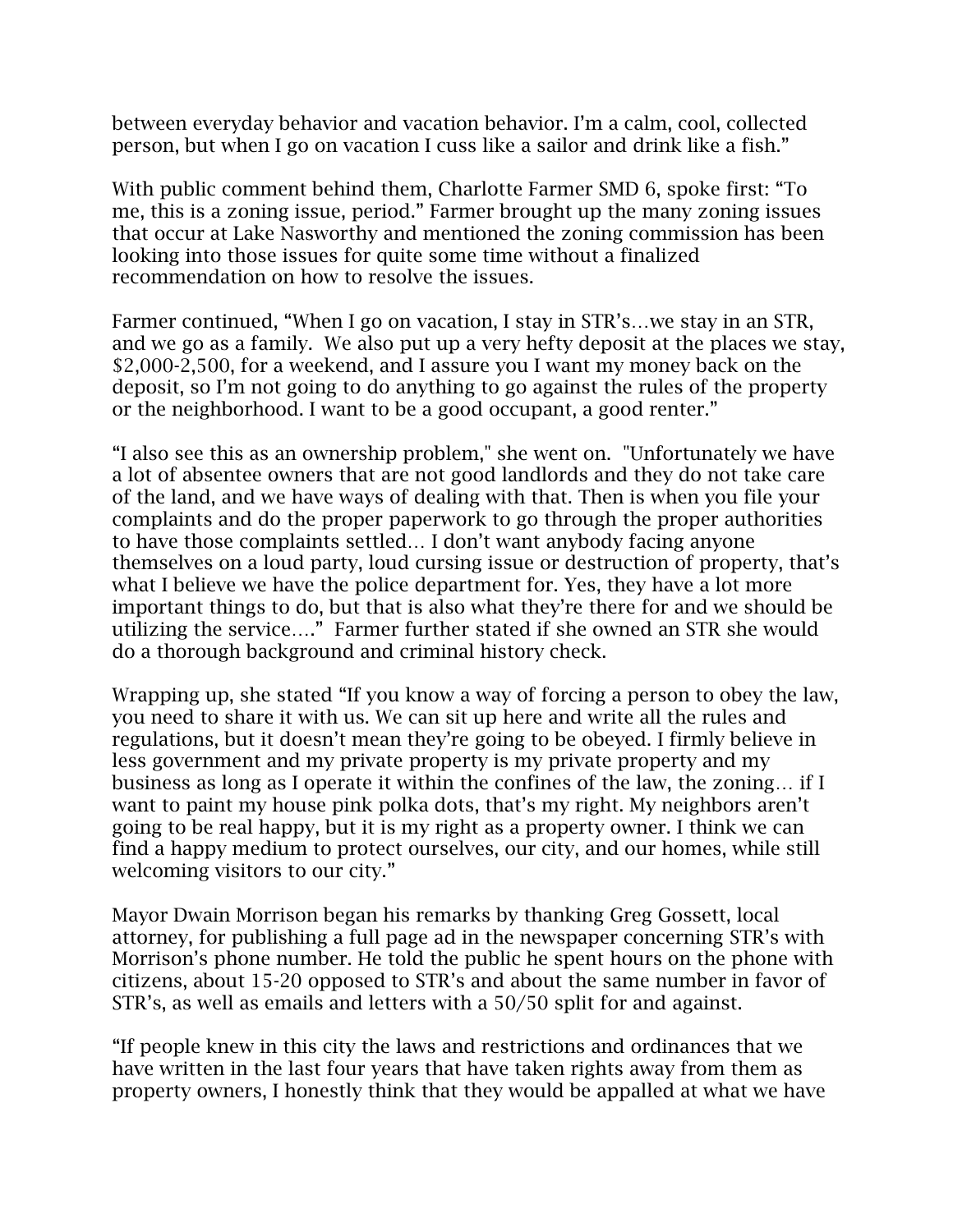taken away. If we continue taking rights away from property owners for the next four years as we have the last four, the only right you're going to have as a property owner is going to be the right to pay taxes… this socialism needs to swing back the other way and give people back…their right to do what they choose to do."

Morrison went on to explain that he lives in Lakeview and is very familiar with STR's, as he is surrounded by trailers and out-of-towners the entire month of February, when the rodeo is in town. He also mentioned living near two low-end trailer parks rampant with STR's. "I know what STR's are," he stated, "I would rather have an STR and the neighbor from Hades for one weekend, than have that long-term lease and have that neighbor from Hades year-round."

The mayor also told a story of one elderly woman who called him explaining her situation. She and her husband built up their retirement fund throughout their working years, saved money, and built a cottage on Lake Nasworthy to move into upon retirement—it was their dream.

However, the husband fell ill and the savings and retirement have dwindled to almost nothing. Their current expenses have forced them to move into assisted living. The wife desires to fulfill their dream and move into their lake cottage upon the death of her husband, but she is unable to afford the expenses there without renting the cottage out short-term until then. "If I don't have (the allowance to STR the cottage) I will lose my house just like we've lost our living, just like we've lost our retirement and savings," she told Mayor Morrison.

"I think the ordinance Jon James has written is a good ordinance. I think it's going to make everybody in here mad on both sides, and that, to me, is a good compromise. It's something that we can work, it's something we can restrict and there are some conditions involved…I have more of a problem with longterm lease than I do short-term because they only last a couple of days," Morrison concluded.

Newly elected SMD5 councilman, Lane Carter, spoke of three problem areas with STR's. Property rights, zoning, and enforcement of regulations.

"We all have the property rights to do what we see fit with our property to a legal standard. You also don't have the right to use it to operate a commercial business out of a residential home, which throws it into a zoning issue. The third issue is the enforcement that we are all worried about. Most everybody is worried about how we are going to enforce this issue. I'd like to see code enforcement amped up beforehand… to take care of the problems we're seeing, along with the police taskforce."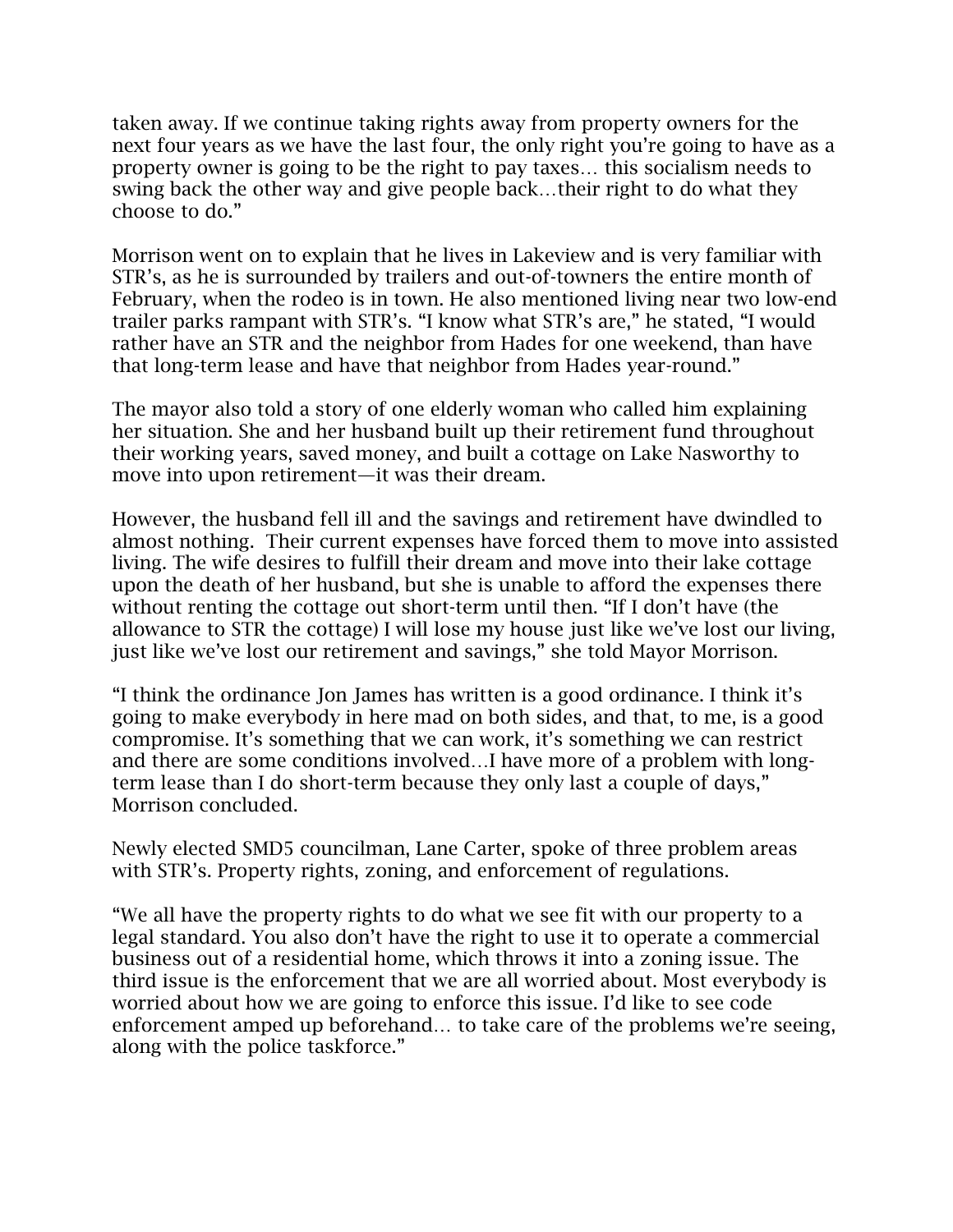As far as the vetting process of short-term renters that many spoke of, Carter stated he believes there needs to be an across-the-board standard in place, in a way that the neighbors of the STR property will know who is going to be staying near them. Carter also liked the idea of having a renewal time placed on permits, as Jon James suggested, better regulating the STR owners and "striking out" anyone creating problems.

Carter brought up that Texas law prohibits Home Owners' Associations from prohibiting rentals in their neighborhood, but he himself feels that HOA's should be able to form their own statutes, Covenants, Conditions, and restrictions (CCR's) when it comes to the matter of STR's.

Carter, like Farmer, felt the STR issue needed to be looked at more in depth, rather than make a quick decision. "Before we go any further, we need to work out some of the issues we're seeing, to where everyone can see a happy medium."

SMD4 representative, Lucy Gonzales, thanked everyone for bringing their pros and cons, but she informed them the city has a lot more people that weren't at the meeting, and they need consideration.

"To me, it's a choice," she said of STR's. "I see that everyone is entitled to do with their property as they see fit. If the home owner wants to rent out their house, they're the ones that are going to get the consequence of it being torn up and having to pay for it when somebody leaves. We have more good people in San Angelo that would benefit from being able to go out to the lake. If they wanted to rent a place, they could do so… those are the things I'm looking at. The opportunity we would be taking away from not only our citizens in San Angelo, but from other people from out of town."

Gonzales continued by bringing up the reality that many people don't have homes they own, let alone a vacation home to enjoy. She also mentioned the year-round nuisances many of us experience. "We have people that don't do what we want in our neighborhoods. They don't take care of their yards the way we want them to, but that doesn't give us the right to go and tell them, "Hey, we don't want you here." We don't have the privilege of having that much money to buy their house out," as one citizen opposed to STR's suggested. Gonzales stated she herself would like the choice to decide to stay at a lake house when her family comes to town, due to hotels not accommodating 5 or 6 people for a family gathering. "People talk about not knowing who their neighbor is (with STR) but there are people who don't know who their neighbor is that has lived there five, ten years."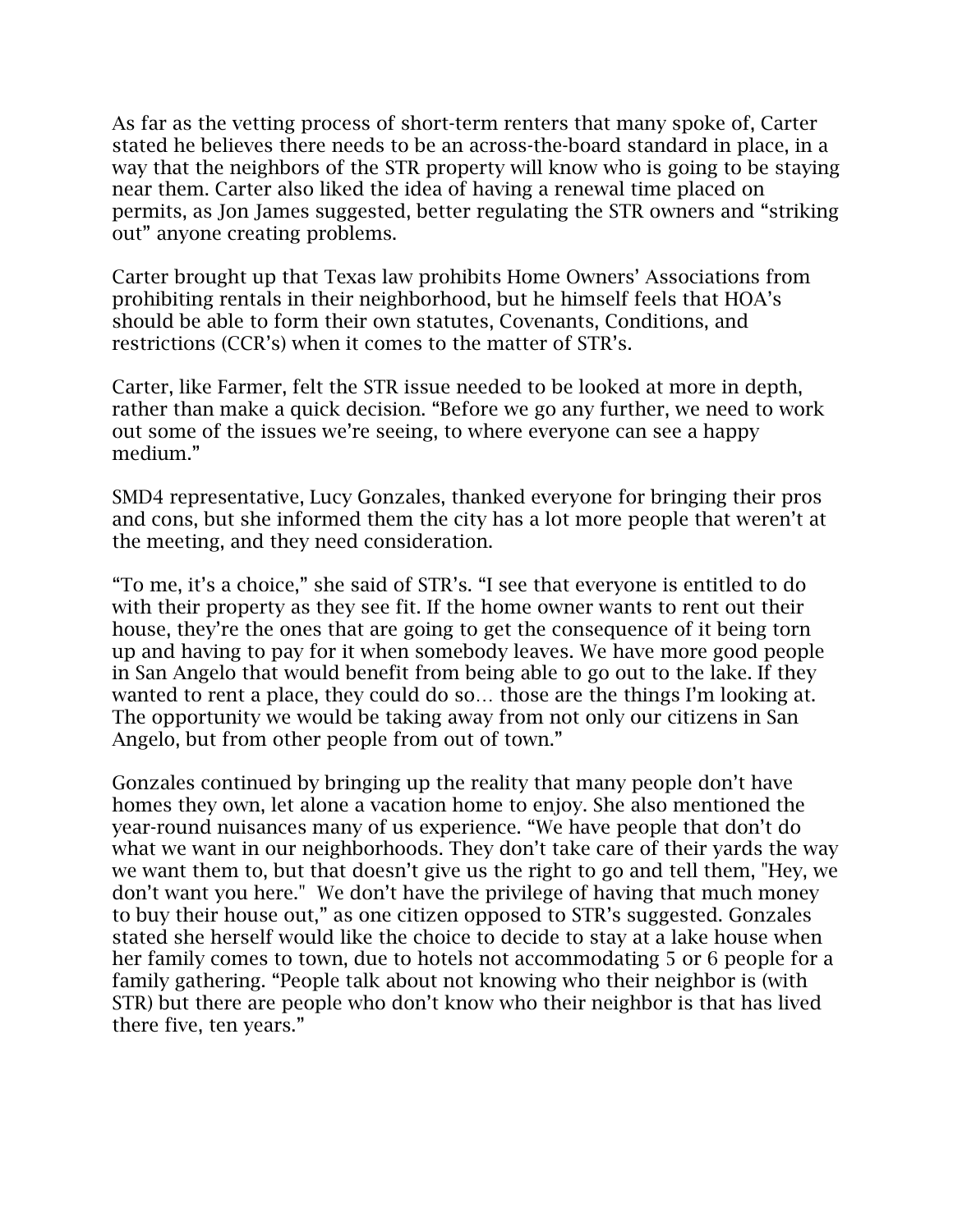Echoing Mayor Morrison's sentiment, Harry Thomas stated, "I will say I'm not a big fan of putting another ordinance on the books that we will have some difficulty enforcing."

Thomas shared that he has been in many of the homes currently operating as STR's and stated they are, in many cases, in better condition than other lake homes. "Those people that are investing money in these things should have a way to recover those particular dollars." He added, "I will say, those that are operating STR's today are doing a better job of promoting San Angelo and exposing visitors to San Angelo, with the prospect of those people either moving here or returning at some point, than many of us who are trying to promote this great city."

SMD2 councilman, Marty Self, saw the issue as one that would continue regardless. "We cannot do anything, and it not be regulated, and they go on, or we can put regulations to enforce and know where they're at and oversee them. I don't necessarily agree that a person always has the right to do with his property whatever he wants to do, there should be regulations in place to make sure we know what's happening."

Bill Richardson, SMD1 and Lake Nasworthy area representative, stated he believed residential areas should stay residential, and the city should not change the zoning. Richardson received about 100 calls on the STR, one of which he says was in favor of them. Out of two or three hundred emails, Richardson says 6 were in favor. "So," he stated, "I have to go with the vast majority of the population who don't want this and protect the residential neighbors and keep the neighborhood. That's where the families belong, that's not where businesses belong."

Richardson's response was the only council member's met with applause from the crowd present.

All public and council member comments at a close, the council had three options. Treat the first public hearing as just that, a hearing and make a decision at a later date, vote to not put the ordinance in place, or vote to put the ordinance on the books as presented by Jon James.

City Manager, Daniel Valenzuela, encouraged the council to postpone a decision until a later date after Charlotte Farmer moved to table the item. Carter seconded the motion, wanting to gather more data before a decision is to be reached.

James came forward to let the council know they needed to set a specific date for the re-visitation of the item or it would have to be announced in the paper again, drawing another round of public attention. Carter and Farmer agreed on